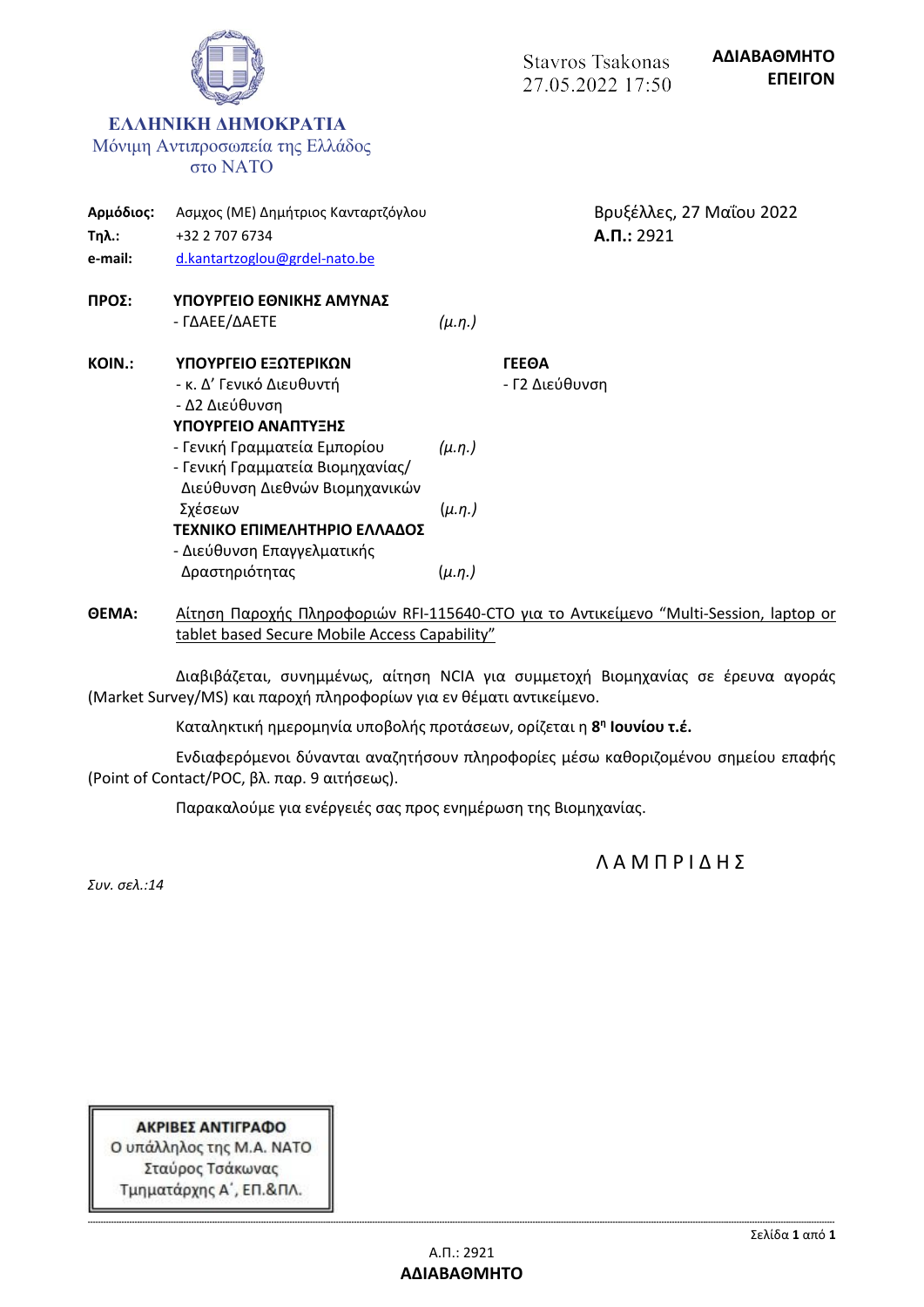

RFI-115640-CTO

19 May 2022

# **RFI-115640-CTO**

# **Invitation to Provide a Proposal for a Market Survey and Capability Demonstration for**

## **Multi-Session, laptop or tablet based Secure Mobile Access Capability**

NATO has for both historical and security reasons, a number of separate information domains (networks) which are able to operate at either Unclassified *or* Restricted content classification level.

A requirement has been raised that will allow NATO Staff to access commercial collaboration solutions such as CISCO WebEx and Microsoft Teams while still - in parallel - being able to access their corporate data stored on NATO networks.

Whilst proprietary solutions already exist today in NATO that allow for such multi-session capability, NCI Agency is interested in survey the market for standardized industry solution that can be provided on a service based model.

### **NCI Agency Senior Contracting Officer: Mr Graham Hindle**

E-mail:<mailto:graham.hindle@ncia.nato.int>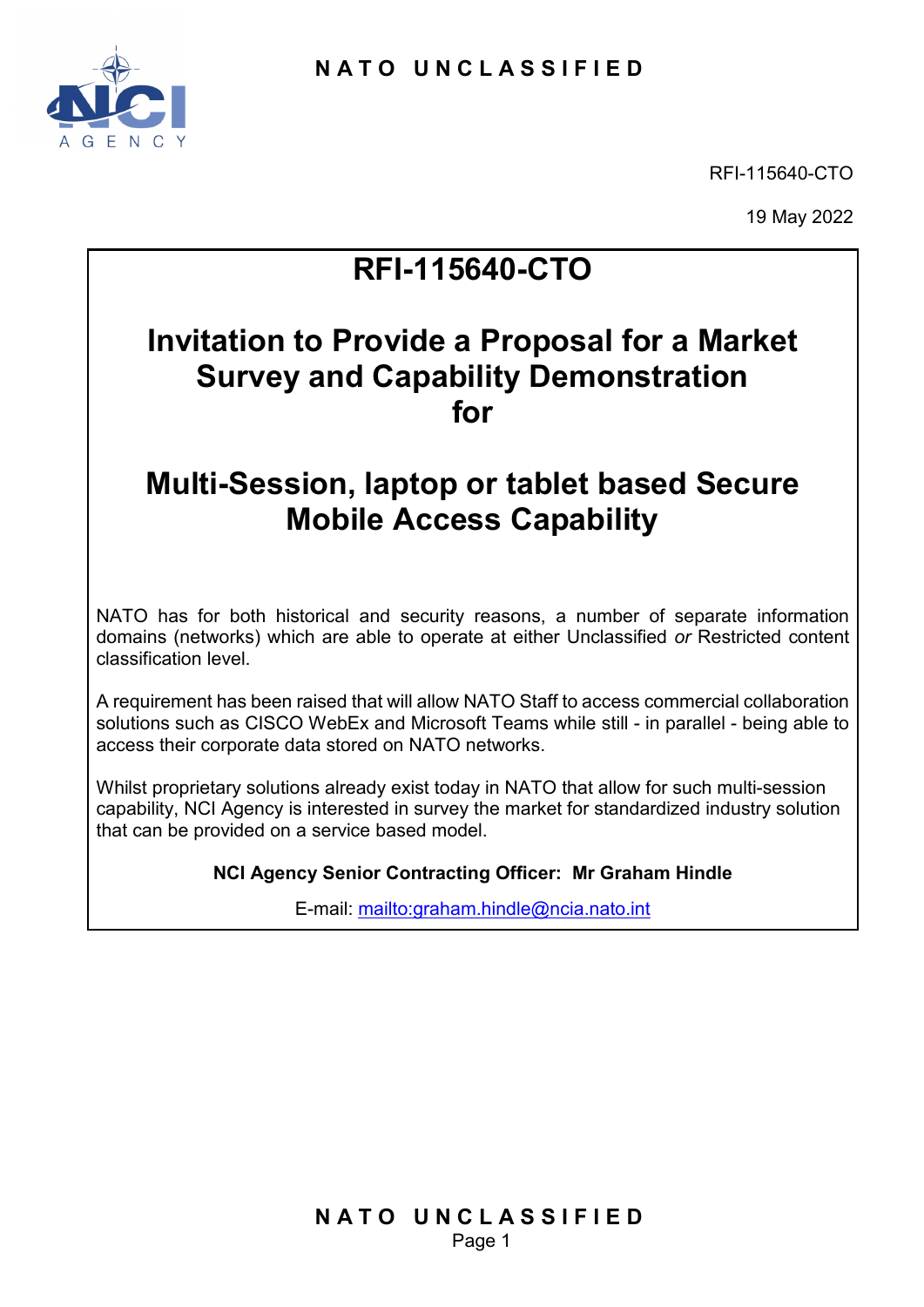

To: See Distribution List

#### Subject: **Invitation to Provide a Market Survey and Capability Demonstration for Multi-Session, laptop or tablet based Secure Mobile Access Capability**

- 1. NCI Agency Invites Industrial entities that wish to be considered for participation in the above mentioned Market Survey which will allow NATO staff members to make use of a single end user device (laptop or tablet) to access a NATO network while also providing the opportunity to use commercial collaboration solutions while still - in parallel - being able to access their corporate data stored on NATO networks. All from within the same device. The commercial collaboration solutions demonstrated shall be Microsoft Teams and CISCO WebEx.
- 2. The Market Survey shall include a physical demonstration of the capability at NCI Agency location in The Hague, Netherlands first half of July 2022 (TBD). Participants will be provided access to a dedicated facility (24m2) one day before the demonstration and will, at the day of demonstration, be allowed 1.5 hours for the actual demonstration. The dedicated facility will only have one (1) RJ-45 connector provided with access to Internet using a Public IP address. While the demonstration will make use of wired connectivity, the presented solution shall also be able to use wireless connectivity (WiFi or 4G/5G connectivity).
- 3. The demonstration shall as a minimum include:
	- An online demonstration of the capability connecting to a Microsoft Teams meeting and a CISCO WebEx meeting organized by the NATO Digital Workplace (NDW) Centre. Connection details will be provided and available four (4) weeks in advance of the demonstration
	- Connection with the same device to an on-premises network provided by the participant. The high-level design of the scenario used shall be submitted together as part of the Market Survey. The simulated network shall be in compliance with all NATO Security Policies applicable for a CIS operating at content classification NATO Restricted
	- Online demonstration having parallel sessions running on two external monitors (provided by the participant) with one monitor showing connection to either the Microsoft Teams meeting or the CISCO WebEx meeting and the other monitor showing the connection to the on-premises network
	- Presentation of the cost/service model of the solution demonstrated. The presentation shall illustrate not only the financial arrangements but also the service arrangements (SLAs) associated with the solution.
- 4. The NCI Agency reference for this proposal for demonstration is RFI-115640-CTO, and all correspondence and submissions concerning this matter should reference this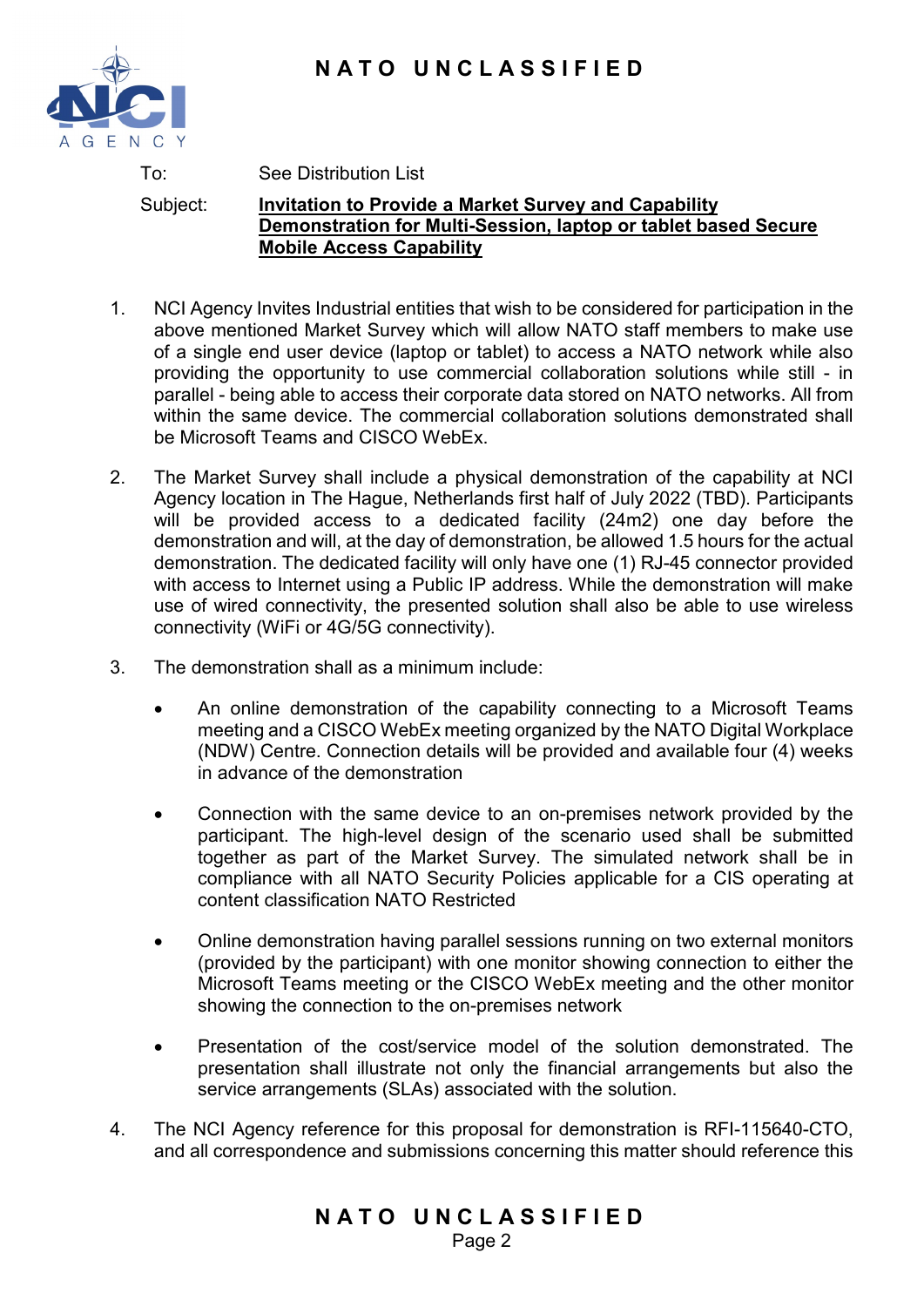

number. For this innovation initiative, the Functional Area lead is CTO and the Business Area Lead is NDW

- 5. Proposals shall in all cases include the name of the firm, telephone number, e-mail address, designated Point of Contact, and a NATO UNCLASSIFIED description of the capability available and its functionalities.
- 6. Proposals shall include details of any restrictions of use (e.g. export controls) within NATO, NATO Agencies, NATO nations, NATO CFS and NATO deployed operations.
- 7. In addition Non-binding product pricing information is also requested in annex B.
- **8.** Responses are due back to NCI Agency no later than **close of business on 20 working days from date of issue**
- 9. Please send all responses, via email, using the reference in the title of the Email to following NCI Agency contact:

| For Attention Of: | Mr. Graham Hindle                     |
|-------------------|---------------------------------------|
|                   | Senior Contracting Officer - DACQ/ASG |
|                   | Email: graham.hindle@ncia.nato.int    |

- 10. Respondents are requested to await further instructions after their submissions. The NCI Agency will review the proposals and invite industrial entities to the Demonstration for which further details will be provided in due course to the successful proposers.
- 11. You are requested not to contact any NCI Agency staff directly other than the POC identified above in Para 9
- 12. Any response to this request shall be provided on a voluntary basis. Negative responses shall not prejudice or cause the exclusion of companies from any future procurement that may arise from this demonstration. Responses to this request, and any information provided within the context of this request for proposals, including but not limited to pricing, quantities, capabilities, functionalities and requirements will be considered as indicative and informational only and will not be construed as binding on NATO for any future acquisition.
- 13. The NCI Agency is not liable for any expenses incurred by firms in conjunction with their responses to this Market Survey and it should not be regarded be regarded as a commitment of any kind concerning future procurement of the items and services described.
- 14. Because of COVID 19 and the ever-changing situation regarding situation regarding international and national travel and the possible restrictions on meetings in future the Agency will confirm final arrangements for the Demonstrations with the selected proposers nearer the time of the demo currently planned for July 2022.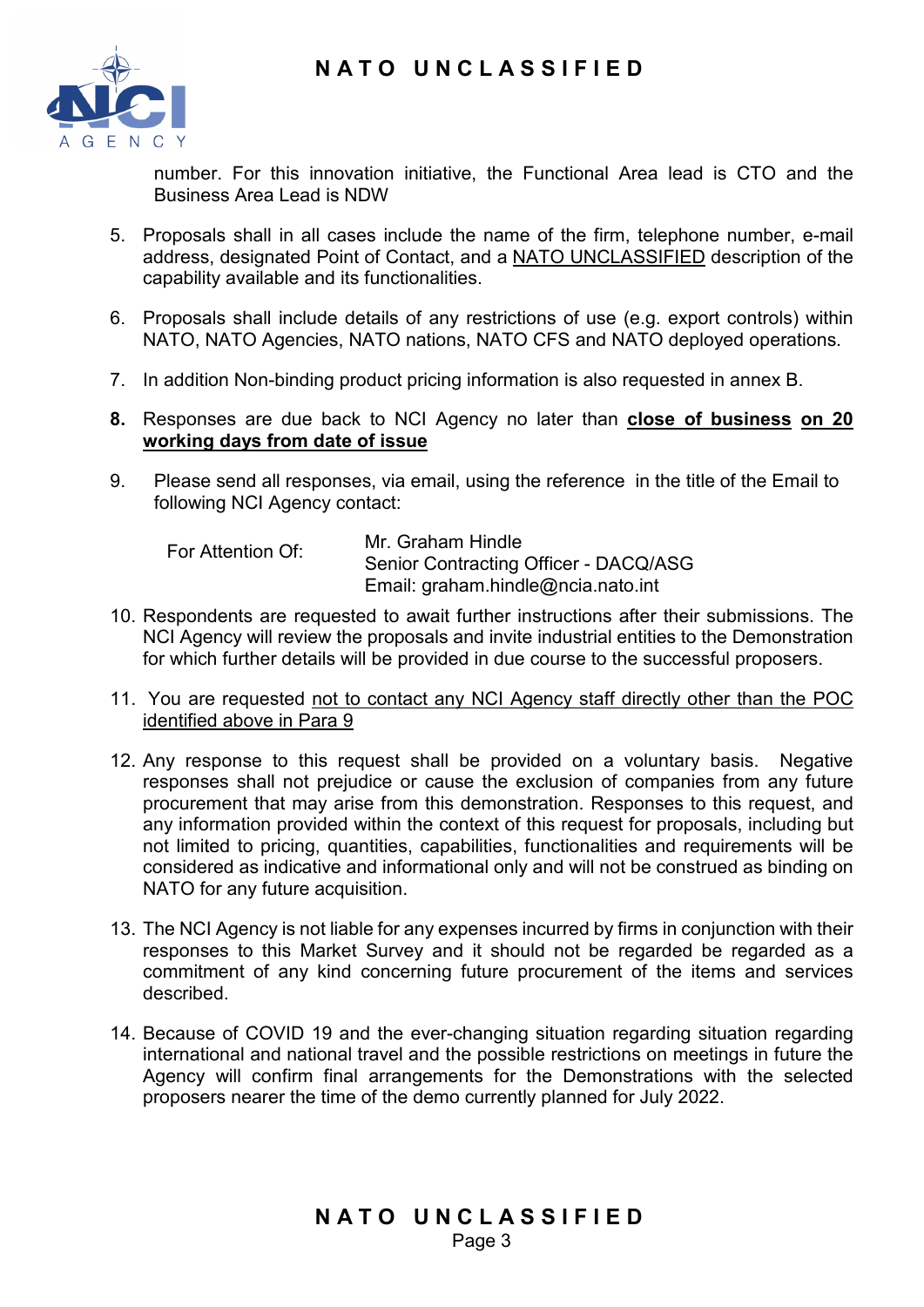



For the Director of Acquisition

Graham Hindle Senior Contracting Officer

**Attachment:** Annex A – Summary of Requirements Annex B - Questionnaire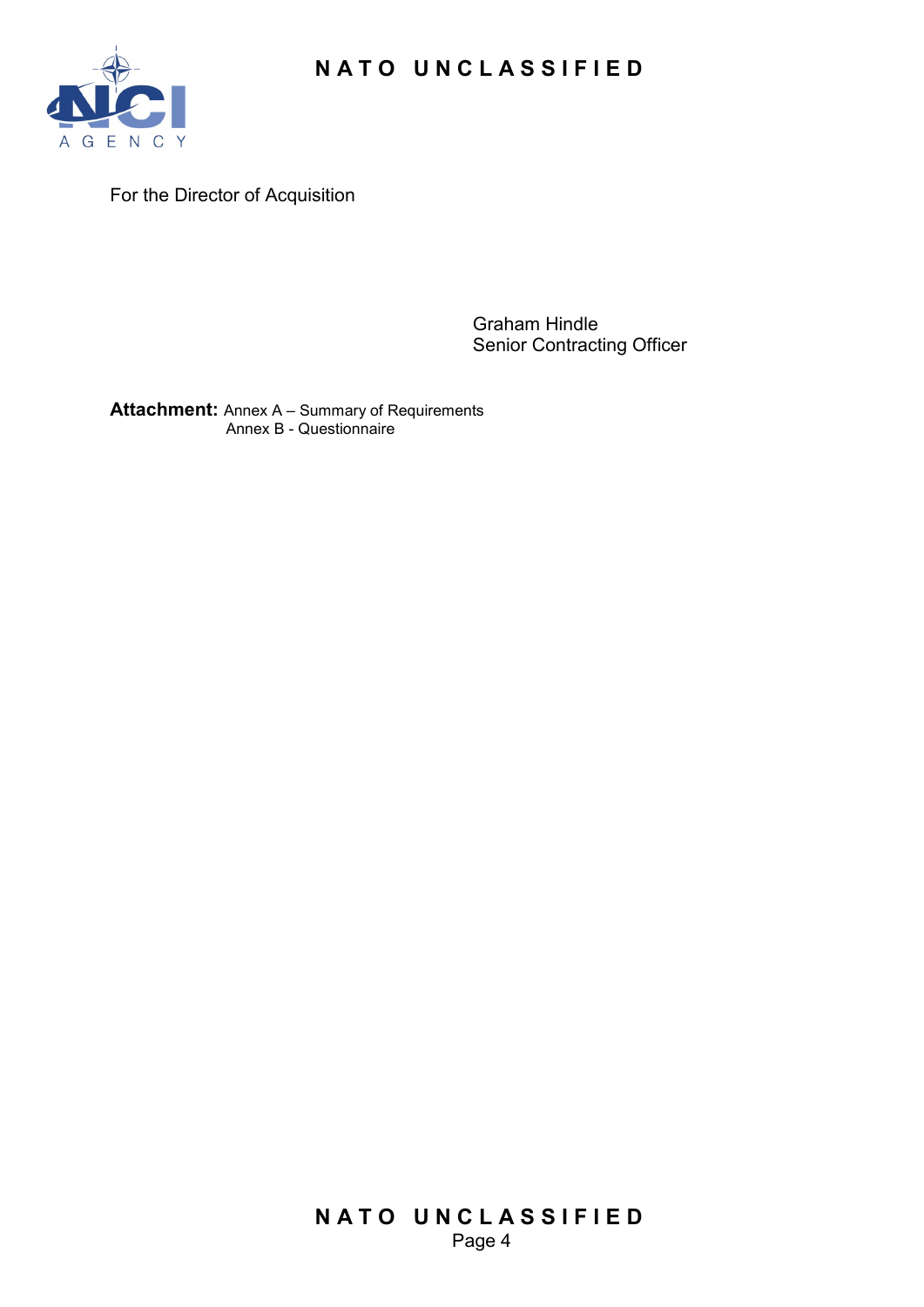

#### **Distribution List for RFP**

External – Bulletin board External - NATO Delegations (al) External - NATEX

#### **NCI Agency -Internal Distribution**

Registry (for distribution)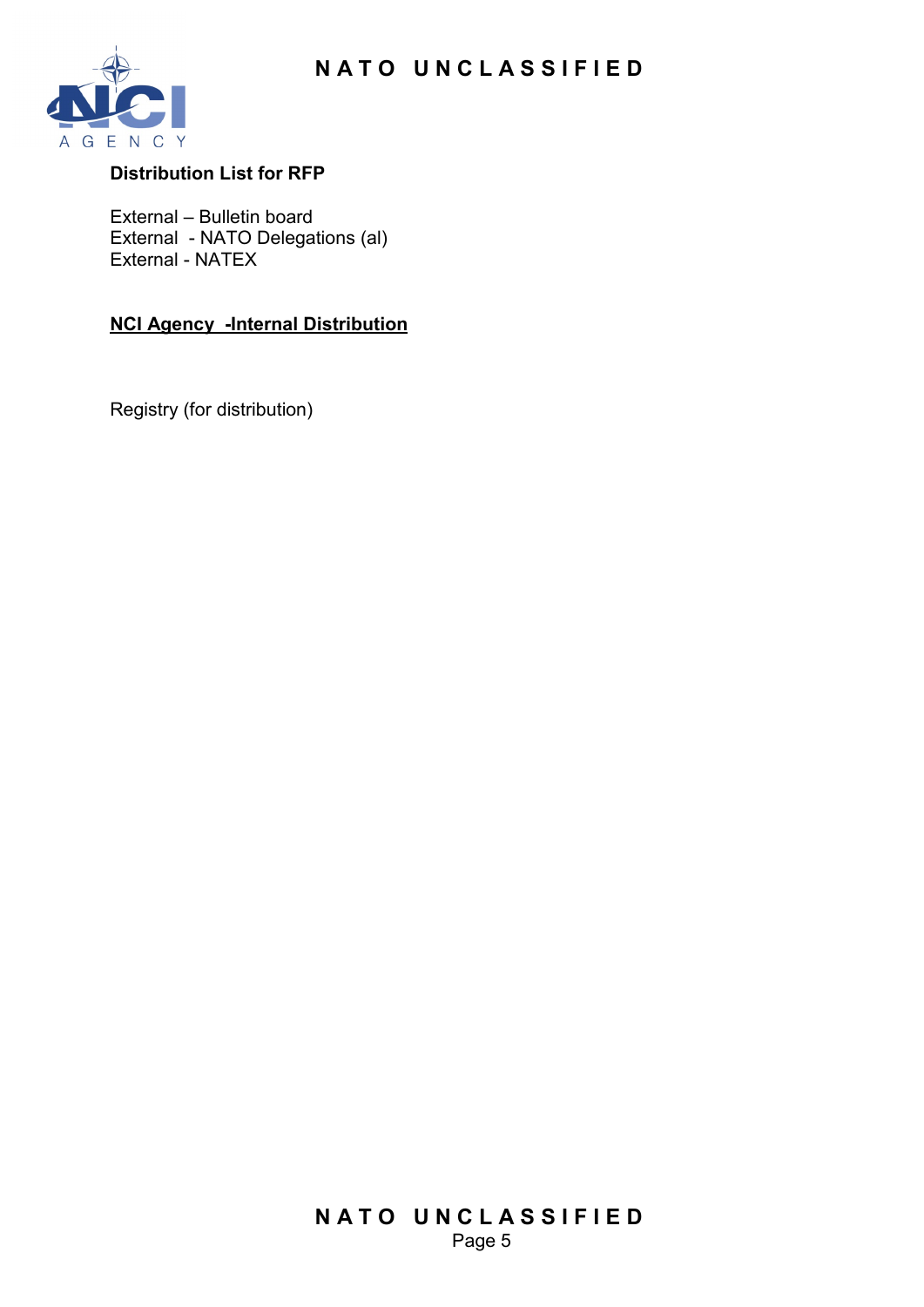Error! Reference source not found.



RFI-115640-CTO Annex A

## **Annex A - SUMMARY OF REQUIREMENTS**

NCI Agency conducts this survey in order to identify available commercial solutions and/or services that fulfil the requirements, presented below, of a Multi-Session, laptop or tablet based Secure Mobile Access Capability.

Today, NATO has separate information domains rather than one Enterprise-wide domain.

Due to this situation and the different security domains, there is limited Enterprise-wide approach for the Business and Collaboration Services other than voice, email, and Studio VTC.

The COVID-19 pandemic highlighted that NATO staff working from home or remote locations during missions had an explicit requirement to access NATO Business Applications and Services. Due to extant security requirements such access shall be conducted using NATO devices.

At the same time NATO staff have greatly increased acceptance of the value and use of commercial digital collaboration tools for private use and are now requesting same features and functionality to be provided in their capacity as NATO Staff member.

While the current Studio VTC technology offers digital collaboration features, its accessibility is limited to the classification level of the device from which the service is offered. Access to commercial conferencing and collaboration tools (such as Cisco WebEx and Microsoft Teams from NATO devices is very limited due to the same classification levels of NATO networks.

Therefore, NCI Agency, invites Industry to present a demonstration of [1] commercially available and [2] accreditable solutions, which would allow NATO staff members to make use of a [3] single laptop or table device allowing NATO staff to access commercial collaboration solutions while still having access to NATO's internal Business Applications and Services.

Use of [4] centrally sourced, [5] installed and [6] monitored and managed mobile devices (laptops/tablets) with a [7] secure baseline, able to establish a secure connection to an onpremise network while also connecting to commercial cloud-based collaboration services [8] without exposing internal data to the internet.

[9] Availability of NATO / National accreditation and compliance with NATO Security directives. [9a] Documentation of which NATO Security Directives taking into account shall be provided as part of the demonstration.

[10] Availability of a centrally managed provisioning capabilities for common, unified baselining of the mobile device fleet.

[11] Centralised Service Management and Control capability for services in offering to be established/available.

[12] Opportunities of "sourcing as a commodity service" from Industry - based on NATO Owned Commercially Operated (NOCO)/Commercially Owned Commercially Operated (COCO) principle

**NATO UNCLASSIFIED**  Page 6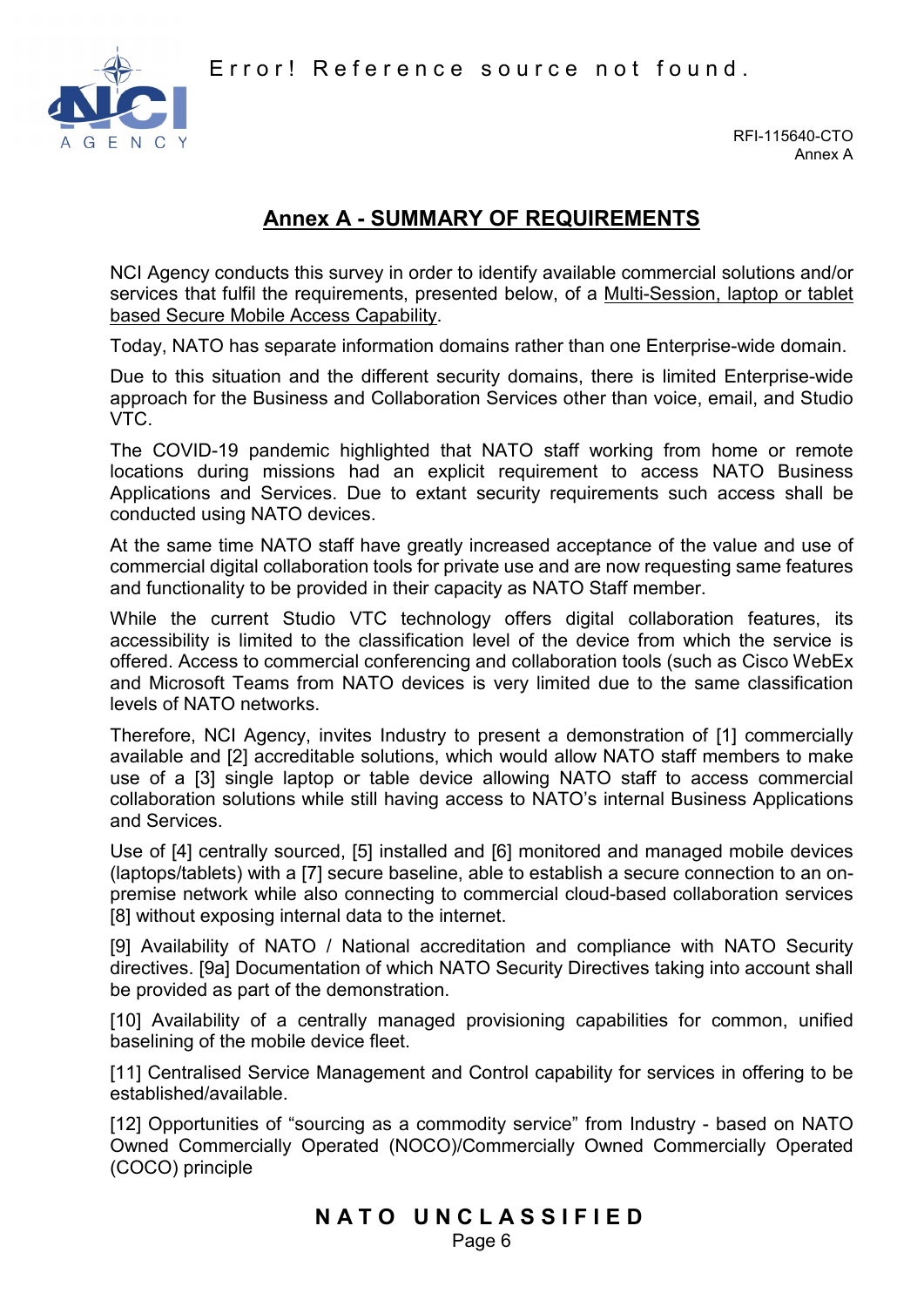RFI-115640-CTO Annex B

### **ANNEX B Market Survey information**

**Organisation Name:** 

**Contact Name & Details and Position within organisation:**

#### **Notes**

- Please **DO NOT** alter the formatting. If you need additional space to complete your text then please use the 'Continuation Sheet' at the end of this Annex and reference the question to which the text relates to.
- Please feel free to make assumptions, *HOWEVER* you must list your assumptions in the spaces provided.
- Please **DO NOT** enter any company marketing or sales material as part of your answers within this market survey. But please submit such material as enclosures with the appropriate references within your replies. If you need additional space, please use a continuation sheet and clearly refer to the question being answered
- Please **DO** try and answer the relevant questions as comprehensively as possible.
	- All questions within this document should be answered in conjunction with the summary of requirements in Annex A.
	- All questions apply to Commercial or Government respondees as appropriate to their Commercial off the Shelf (COTS) or Government off the Shelf (GOTS) products.
- Cost details required in the questions refer to Rough Order of Magnitude (ROM) Procurement & Life Cycle cost, including all assumptions the estimate is based upon:

## **NATO UNCLASSIFIED**

Page 1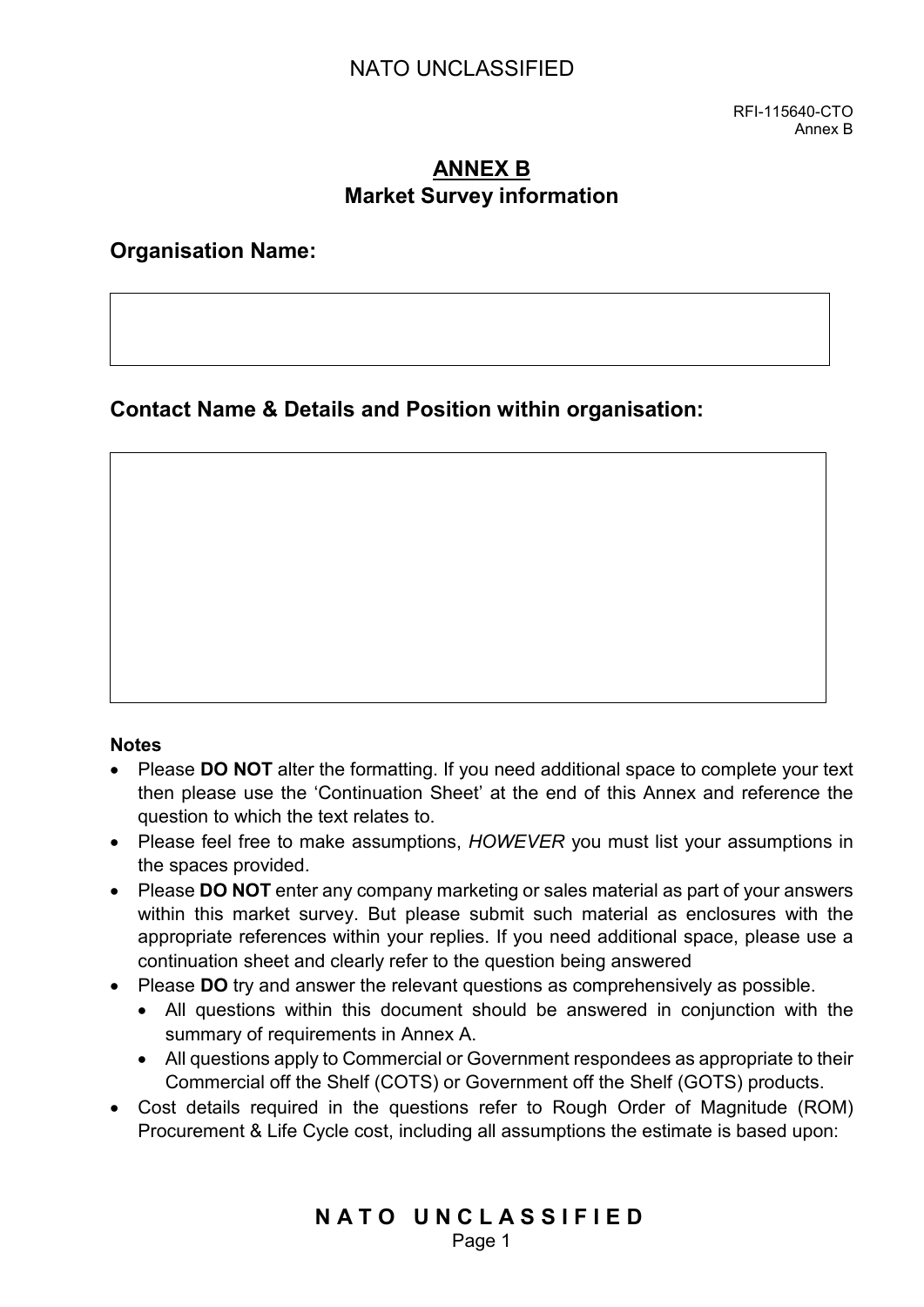RFI-115640-CTO Annex B

## **General Questions**

- Do you have in service, currently deployed a multi-session laptop/tablet that currently meets the current requirements as detailed?
- If yes, please provide customer reference plus scale (number of users) and high level overview of deployed solution (maximum 2 A4 pages font size 11);
- Is the solutiuon compliant with NATO Security policies applicable for a CIS operating at content classification NATO RESTRICTED?
- If adaptation is required, what is the adaptation schedule?
- How long has the system been in operation?
- What is the current in service support package/Service Level Agreements in force?
- What is the current end user training material available?
- Accreditation level achieved (NATO/NSA)

## **Detailed Questions**

#### **1. COTS Solution**

Please indicate the requirements from Annex A that your proposed system/technology is compliant with (entirely or partially). For each of these, provide details how the requirement is fulfilled. Add as many lines as needed to the table below:

| Req. no                                                                               | Compliant<br>(Partial/Full) | <b>Details/Observations</b> |
|---------------------------------------------------------------------------------------|-----------------------------|-----------------------------|
| [1] commercially available                                                            |                             |                             |
| [2] accreditable                                                                      |                             |                             |
| [3] single end user<br>laptop/tablet with multiple<br>workplaces                      |                             |                             |
| [4] centrally sourced                                                                 |                             |                             |
| [5] centrally installed                                                               |                             |                             |
| [6] centrally monitored                                                               |                             |                             |
| [7] secure baseline                                                                   |                             |                             |
| [8] secure connection to<br>on-premises network<br>without exposing sensitive<br>data |                             |                             |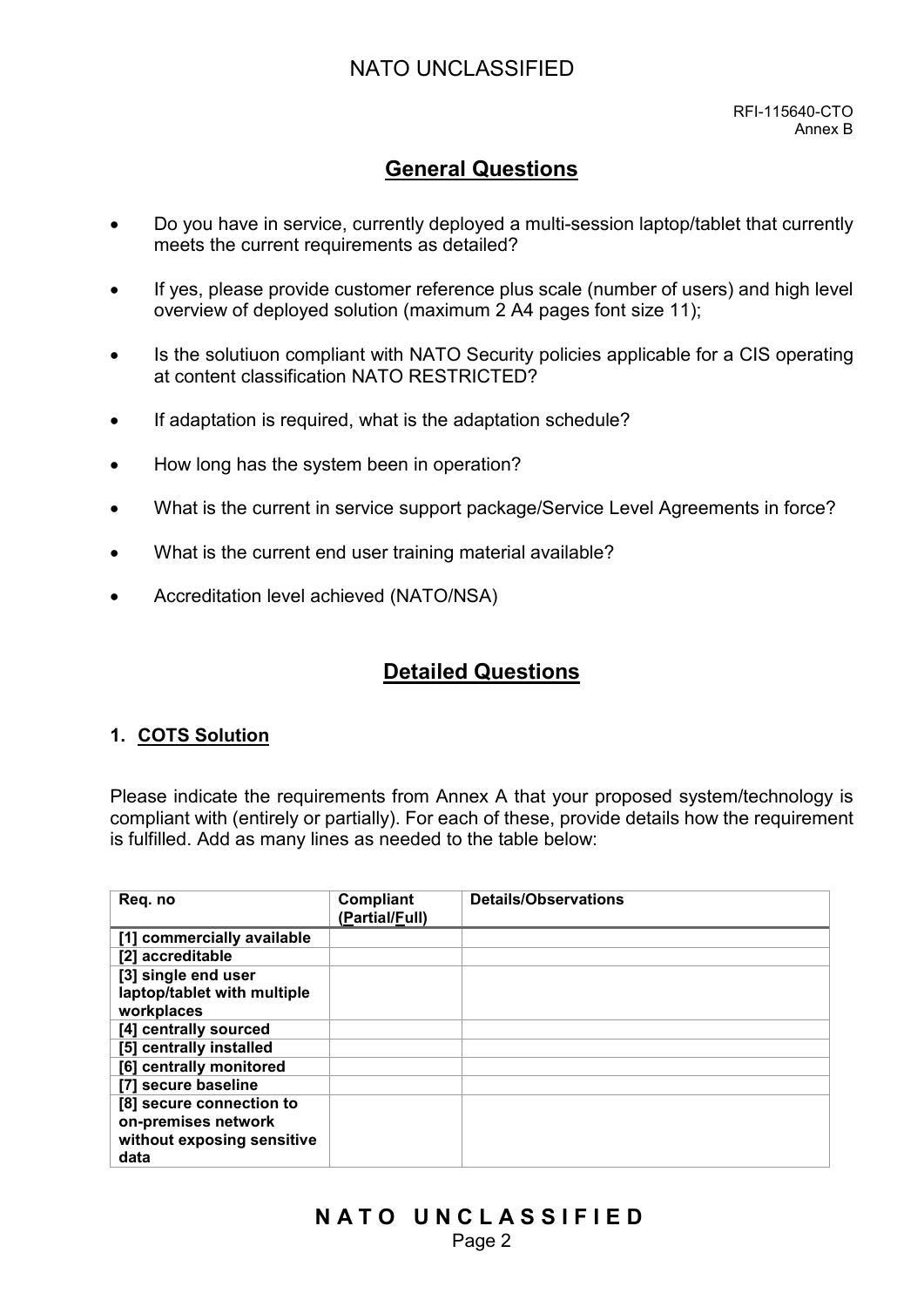#### RFI-115640-CTO Annex B

| [9] NATO/National<br>accreditation                                |  |
|-------------------------------------------------------------------|--|
| [9a] Documentation of<br>which NATO Security<br><b>Directives</b> |  |
| [10] central provisioning<br>capability + unified<br>baseline     |  |
| [11] centralised service<br>management and control                |  |
| [12] Opportunities of<br>"sourcing as a commodity<br>service"     |  |
|                                                                   |  |

Is your proposed system/technology currently in active service as a COTS solution? If so, where and what types of support does your organisation currently provide for such a capability?

Please provide detailed cost figures (license fees, support cost, service initiation cost, etc.) for your proposed solution?

Please provide the following information regarding current and previous uses of your available COTS solution:

- i. Names of customers/users and contact details of their POC's.
- ii. UNCLASSIFIED details on the specific program your COTS solution supported.
- iii. Overview of any modifications to the COTS solution necessary to support these customers and the licensing terms applicable to modifications of the COTS product, stating also whether those will be assigned to the NCI Agency (Foreground/Background IPR).
- iv. Estimated cost to the purchaser for modifications.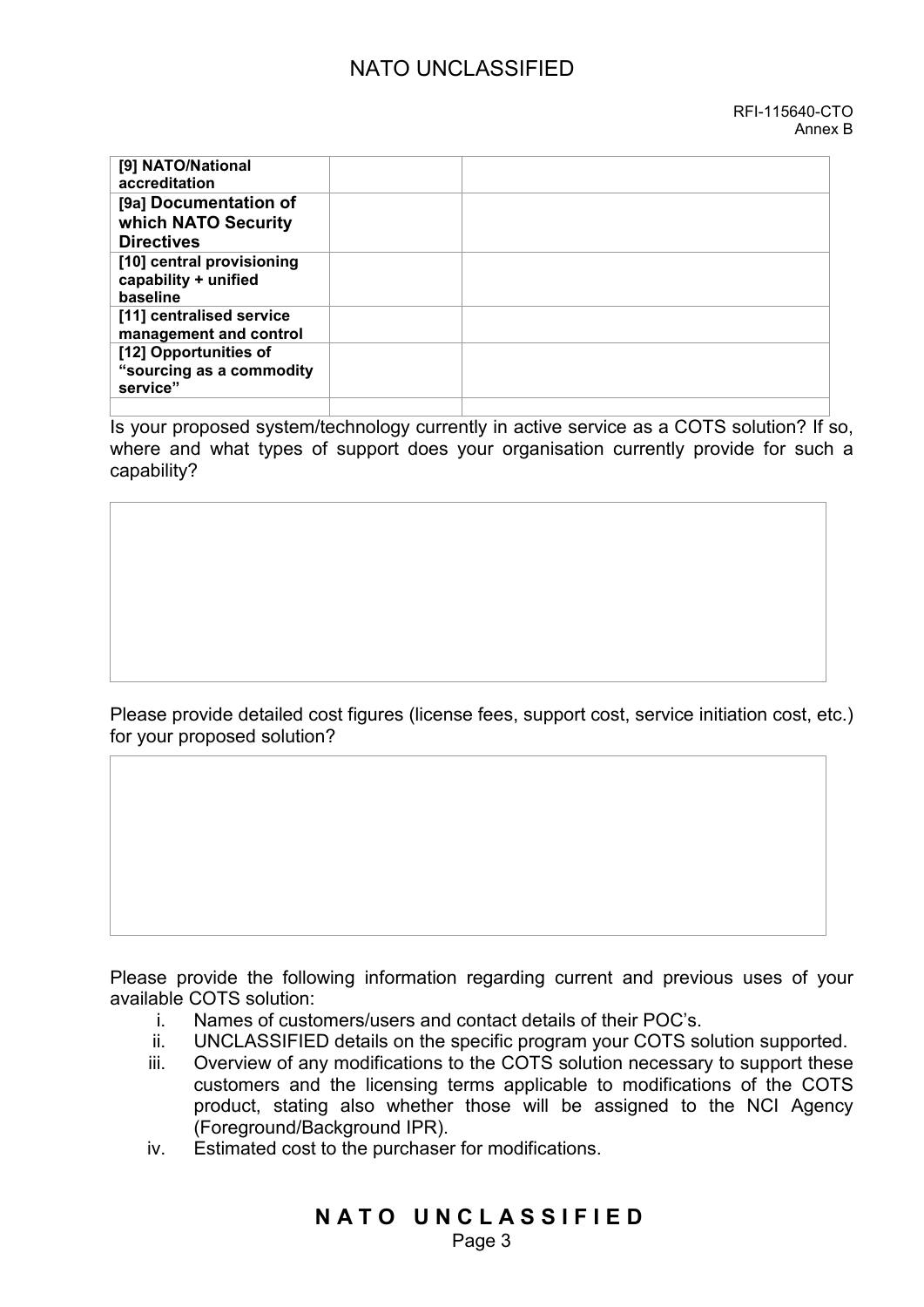Please provide us with any additional capabilities of your COTS solution that go above and beyond those included in Annex A. Also, include the following:

- A Rough Order of Magnitude (ROM) Procurement & Life Cycle costs including all assumptions the estimate is based upon based on the following scenarios:
	- a. 50 users;
	- b. 100 users;
	- c. 500 users;
	- d. 1,000 users;
	- e. 3,000 users;
	- f. 5,000 users;
	- g. 10,000 users.
- Advantages & disadvantages of your product/solution/organisation,
- Any other supporting information you may deem necessary including any assumptions relied upon.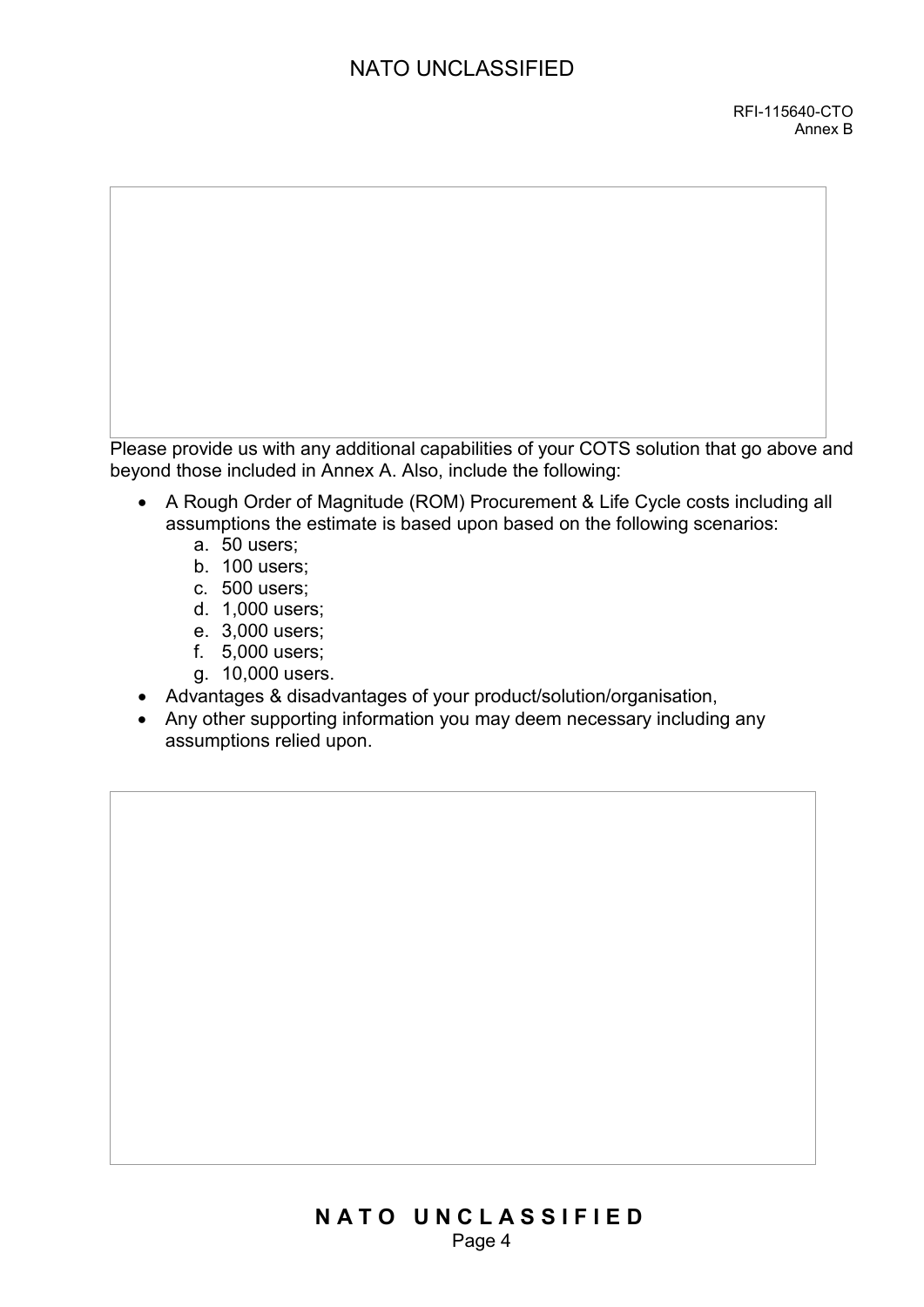#### **Commercial Aspects**

- i. Are there any restrictions on the use and deployment of the Secure Mobile Access solution within: NATO; NATO nations or NATO Deployed operations?
- ii. Are any supplementary agreements or export control requirements i.e. TAA, OGL, etc. required?

#### **2. Previous NATO or Equivalent National Defence Experience**

a) Does your company have experience in achieving approval through the NATO Request for Change (RFC) or an equivalent national defence process? Please list applicable past projects.

b) Does your company have experience in achieving approval through the NATO Request for Change (RFC) or an equivalent national defence process? Please list applicable past projects.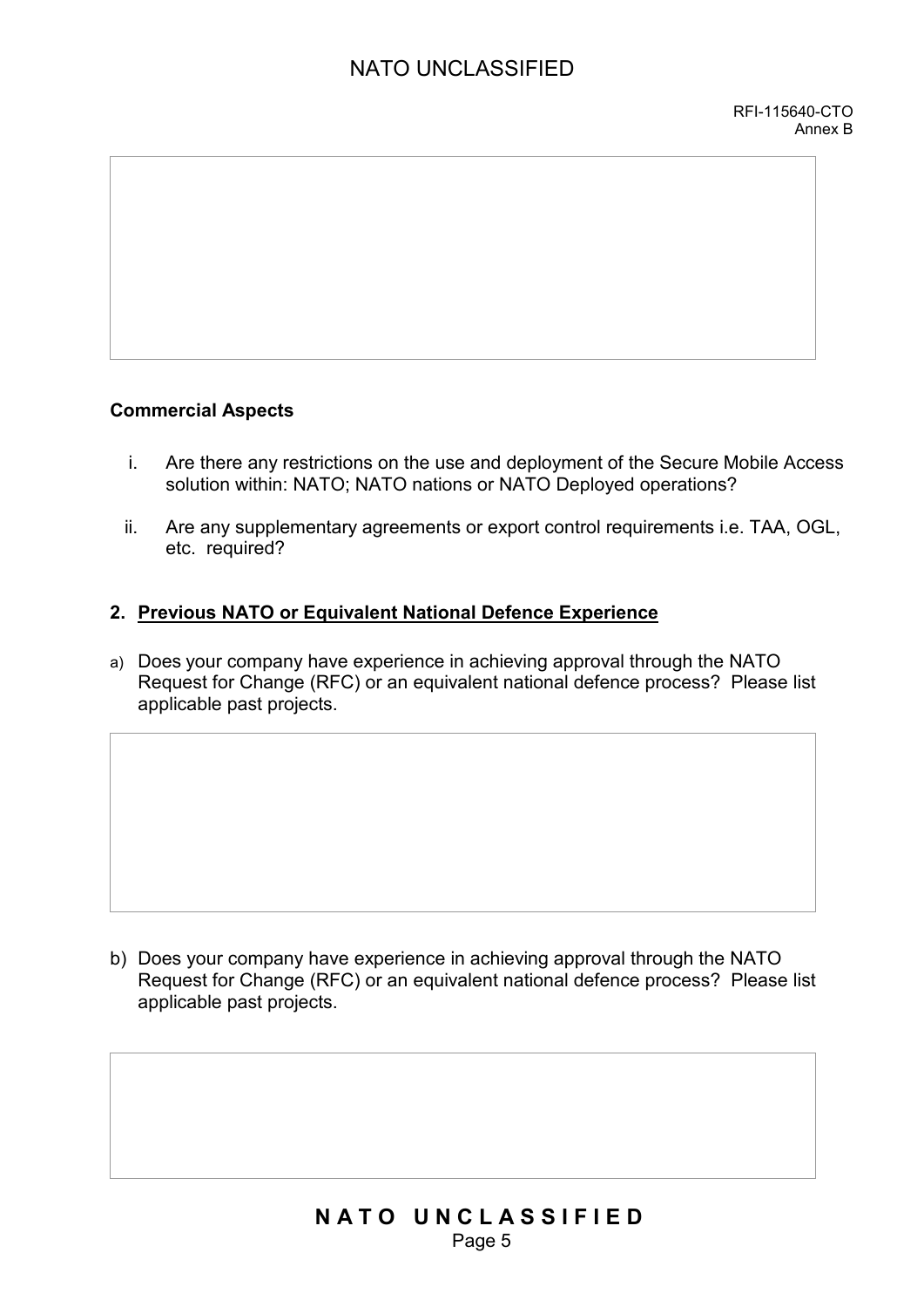## **3. System Components**

| ID          | Questions                                                                                                                     | <b>Answer/Comments</b> |
|-------------|-------------------------------------------------------------------------------------------------------------------------------|------------------------|
| <b>SC.1</b> | Does your system has any restrictions with<br>regards to hardware specifications used for<br>front-end / back-end components? |                        |
| <b>SC.2</b> | Can your system co-exist with existing<br>systems? Front-end and back-end<br>components?                                      |                        |
|             |                                                                                                                               |                        |
| <b>SC.5</b> | Do you have specific restrictions on<br>protocols supported for commercial<br>collaboration services? If yes, specify.        |                        |
| <b>SC.6</b> | What protocols does your system use for<br>interfacing with external systems?                                                 |                        |
| <b>SC.7</b> | What kind of Security and Authority model<br>do you use? Please describe it briefly.                                          |                        |

## **4. COTS**

|        | <b>Questions</b>                                                                              | <b>Answer/Comments</b> |
|--------|-----------------------------------------------------------------------------------------------|------------------------|
| COTS.2 | Is your solution hardware independent, i.e.<br>can run on hardware from different<br>vendors? |                        |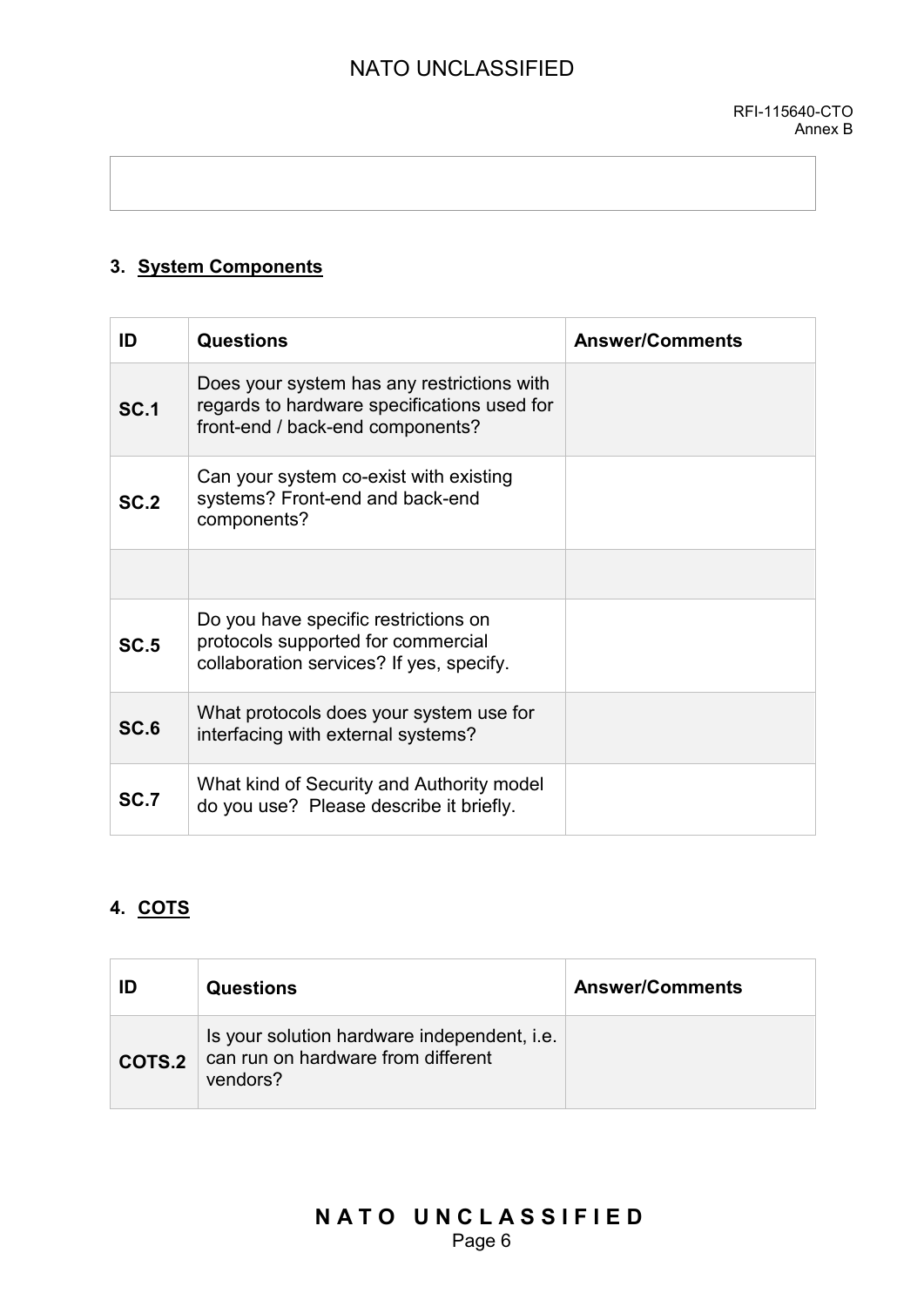| COTS.3 | Are there any specific hardware<br>components necessary to run the<br>solution?       |  |
|--------|---------------------------------------------------------------------------------------|--|
|        |                                                                                       |  |
| COTS.4 | What COTS components are necessary to<br>run the demonstrated solution?               |  |
| COTS.6 | Which core services (e.g. Active Directory<br>are necessary for solution's operation? |  |
| COTS.7 | What system monitoring and control tools<br>are be used to manage the system?         |  |

#### **5. Security**

The NATO Secure Mobile Access Solution is sintended for deployment across multiple NATO Unclassified (NU) and multiple NATO Restricted (NR) networks. Therefore, it must obtain the NATO security accreditation required for the approval to operate.

#### **Questions-Security**

|       | <b>Questions</b>                                                                    | <b>Answer/Comments</b> |
|-------|-------------------------------------------------------------------------------------|------------------------|
| SEC.1 | Do all involved personnel have NATO<br>security clearance or a national equivalent? |                        |

#### **6. Product Life Cycle**

To minimise disruption and to maximise the re-use of existing components integration with the hardware and COTS elements already deployed in NATO please address the following:

#### **Questions-Product Life Cycle**

|       | <b>Questions</b>                                                                                                                                                       | <b>Answer/Comments</b> |
|-------|------------------------------------------------------------------------------------------------------------------------------------------------------------------------|------------------------|
| PLC.1 | NATO intents to conduct the an User<br>Acceptance Test (Scenario based testing,<br>focused on validating the system as per<br>user needs) on any potential solution of |                        |